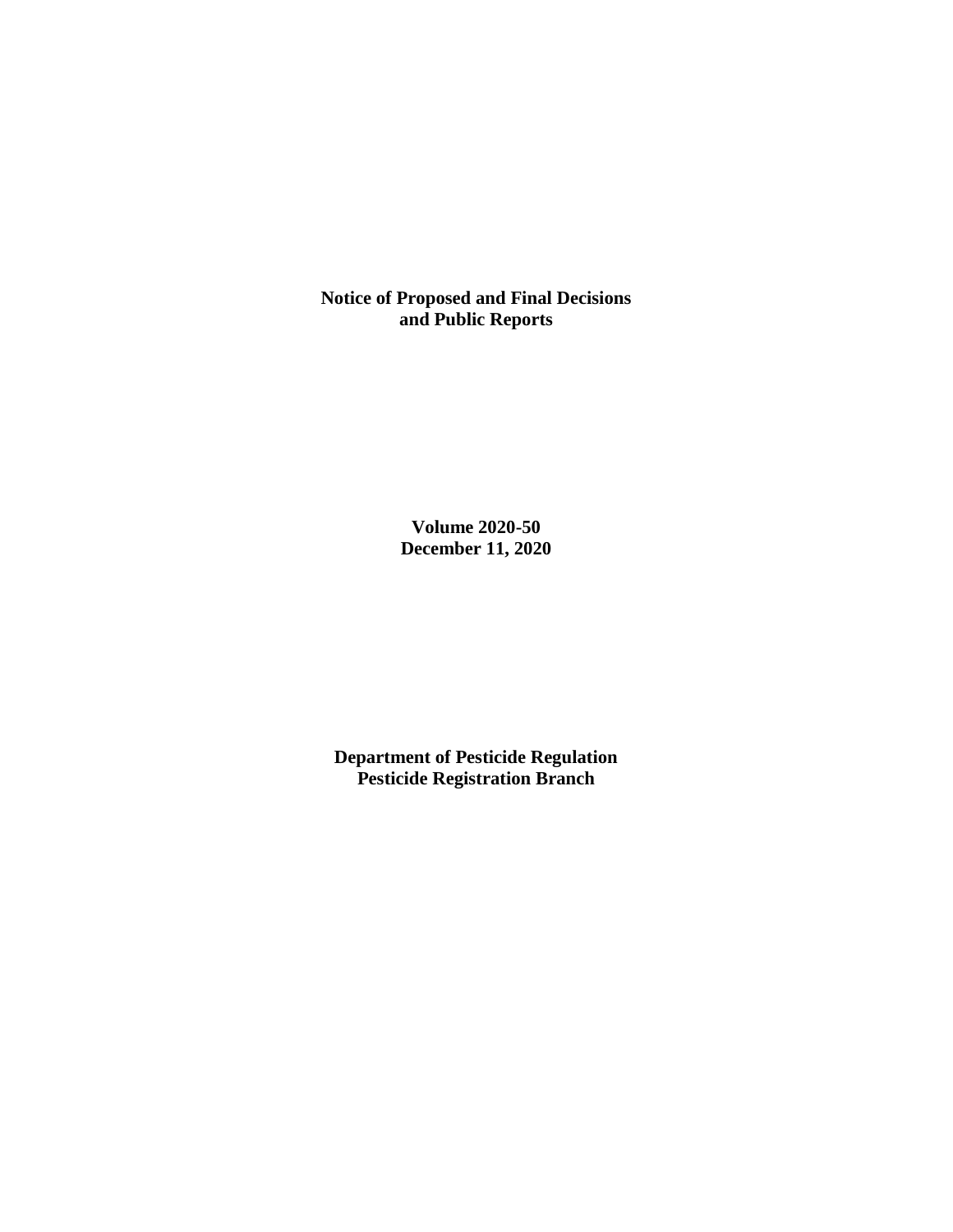# **NOTICE OF FINAL DECISIONS TO REGISTER PESTICIDE PRODUCTS AND WRITTEN EVALUATION**

Pursuant to Title 3, California Code of Regulations section 6255, the Director of the Department of Pesticide Regulation (DPR), files this Notice of Final Decisions to Register Pesticide Products with the Secretary of the Resources Agency for posting. This notice must remain posted for a period of 30 days for public inspection. Between the time DPR posts a proposed registration decision for public comment and DPR makes a final decision regarding the product, nonsignificant changes may be made to the product label (e.g., revising the product name, changing a master label to an end-use marketing label, correcting typographical errors). If the changes are not significant, DPR will not re-notice the product for public review and comment. However, if significant changes are made to the product label that substantially affect DPR's analysis on direct or indirect significant adverse environmental or human health impacts that can reasonably be expected to occur from the proposed decision, DPR will re-notice the product label for public review and comment.

In addition, for any product that is posted proposed to register as a conditional registration, the registrant may address the conditions of registration by providing the appropriate data or modifying the product label (e.g., remove use site, add "not for use in California" to a use site) during the posting period. If the registrant adequately addresses the conditions of registration during the posting period and the resulting change to the product label is not significant such that DPR must re-post the product label for review and public comment, DPR will post the product below, but will no longer have a "conditional" designation by the registration type.

For information about submitting a request for any documents related to this notice, please visit [https://www.cdpr.ca.gov/public\\_r.htm.](https://www.cdpr.ca.gov/public_r.htm)

To view the public report that was issued when the product was proposed for registration, click on the hyperlinked Tracking Number for the product.

### *Tracking Number with hyperlink to public report – (EPA Registration Number) Applicant / Brand Name*

[294326](https://www.cdpr.ca.gov/docs/registration/nod/public_reports/294326.pdf) - (70051 - 45) CERTIS USA, LLC GEMSTAR LC USE: INSECTICIDE - FOR THE CONTROL OF CORN EARWORMS, OLD WORLD BOLLWORMS, AND TOBACCO BUDWORMS ON CROPS SUCH AS TOMATOES, LETTUCE, CABBAGE, COTTON, ALFALFA, AND PEANUTS TYPE: SECTION 3 LABEL AMENDMENT - TO ADD USE ON HEMP TO THE LABEL ACTIVE INGREDIENT(S): POLYHEDRAL OCCLUSION BODIES (OB'S) OF THE NUCLEAR POLYHEDROSIS VIRUS OF HELICOVERPA ZEA (CORN EARWORM) CAS NUMBER(S): (NO CAS NUMBER)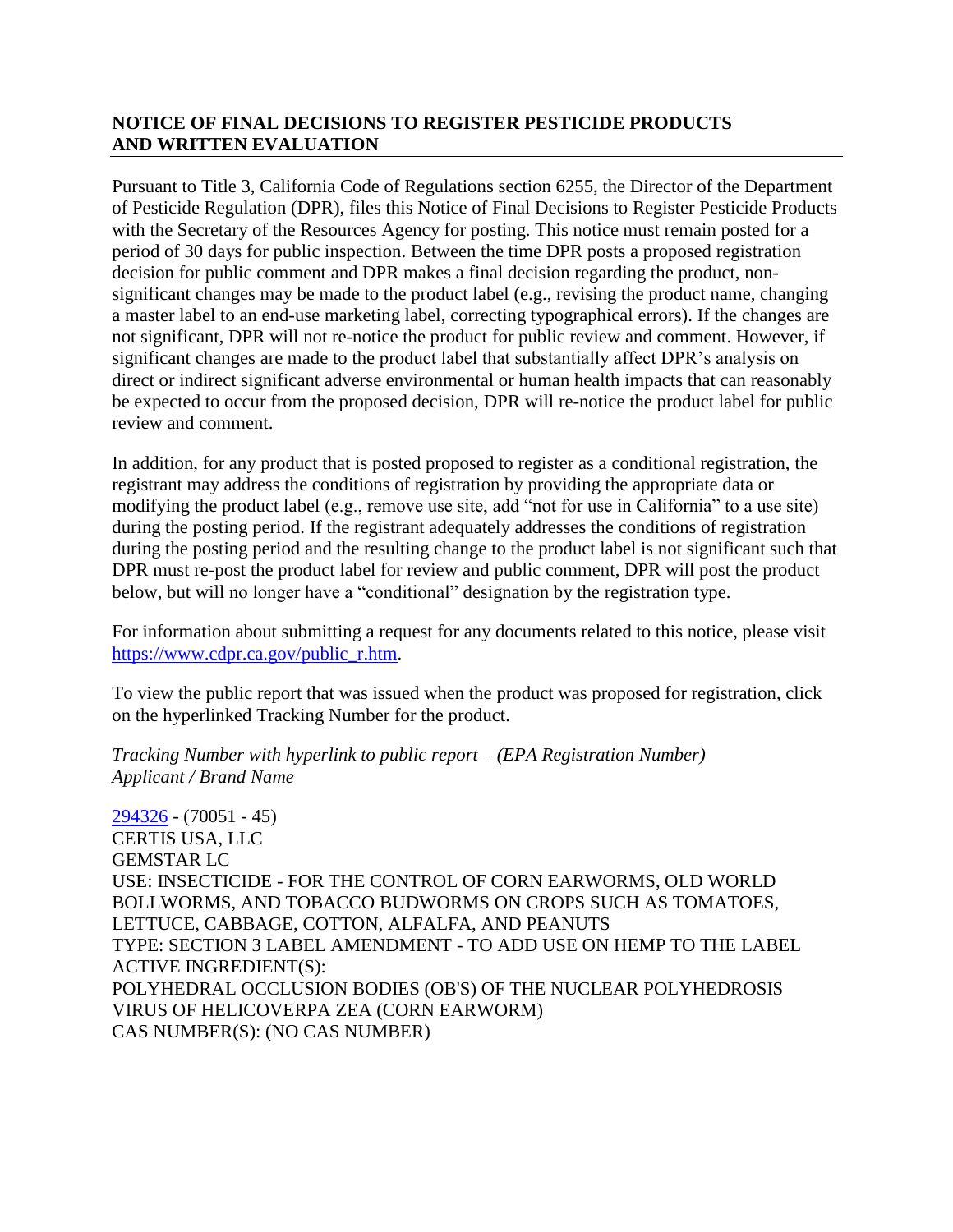**Notice of Final Decisions to Register (Continued) Page 2**

[293648](https://www.cdpr.ca.gov/docs/registration/nod/public_reports/293648.pdf) - (70051 - 126) CERTIS USA, LLC LIFEGARD LC USE: BACTERICIDE, FUNGICIDE - FOR THE CONTROL OF DISEASES SUCH AS ALTERNARIA LEAF SPOT, POWDERY MILDEW, AND DOWNEY MILDEW ON CROPS SUCH AS ALMONDS, BLACKBERRIES, RASPBERRIES, LOGANBERRIES, BROCCOLI, AND CABBAGE TYPE: SECTION 3 REGISTRATION - CONDITIONAL ACTIVE INGREDIENT(S): BACILLUS MYCOIDES ISOLATE J CAS NUMBER(S): (NO CAS NUMBER)

[294688](https://www.cdpr.ca.gov/docs/registration/nod/public_reports/294688.pdf) - (352 - 840) E.I. DU PONT DE NEMOURS AND COMPANY DUPONT APROACH FUNGICIDE USE: FUNGICIDE - FOR THE CONTROL OF FOLIAR AND SOIL-BORNE PLANT DISEASES SUCH AS ALTERNARIA BLACK SPOT, SCLEROTINIA STEM ROT, AND ANTHRACNOSE ON CROPS SUCH AS CANOLA, CORN, SOYBEANS, ALFALFA, COTTON, AND SWEET POTATO TYPE: SECTION 3 LABEL AMENDMENT - TO ADD USE ON ALFALFA, BULB GARLIC, BULB ONION, GREEN ONION, FLAX, MUSTARD, COTTON, GRASSES GROWN FOR SEED (BLUEGRASS, BROMEGRASS, FESCUE, ORCHARDGRASS, RYEGRASS, SWITCHGRASS ONLY), EDIBLE PODDED LEGUME VEGETABLES, SUCCULENT PODDED PEAS AND BEANS, SUGAR BEET, SUNFLOWER, ALMOND, HAZELNUT (FILBERT), PECAN, PISTACHIO, BLACK WALNUT, ENGLISH WALNUT, POTATO, SWEET POTATO, AND TRUE YAM ACTIVE INGREDIENT(S): PICOXYSTROBIN CAS NUMBER(S): 117428-22-5

#### **Written Evaluation**

Pursuant to Title 3, California Code of Regulations section 6254, this notice includes a written evaluation of significant environmental points raised in comments submitted during the review and comment period required by Title 3, California Code of Regulations section 6253 for any of the products listed above.

#### **DPR received no comments on the above listed products.**

Tulio Macedo

 Tulio Macedo, Chief Pesticide Registration Branch 12/11/2020

Dated